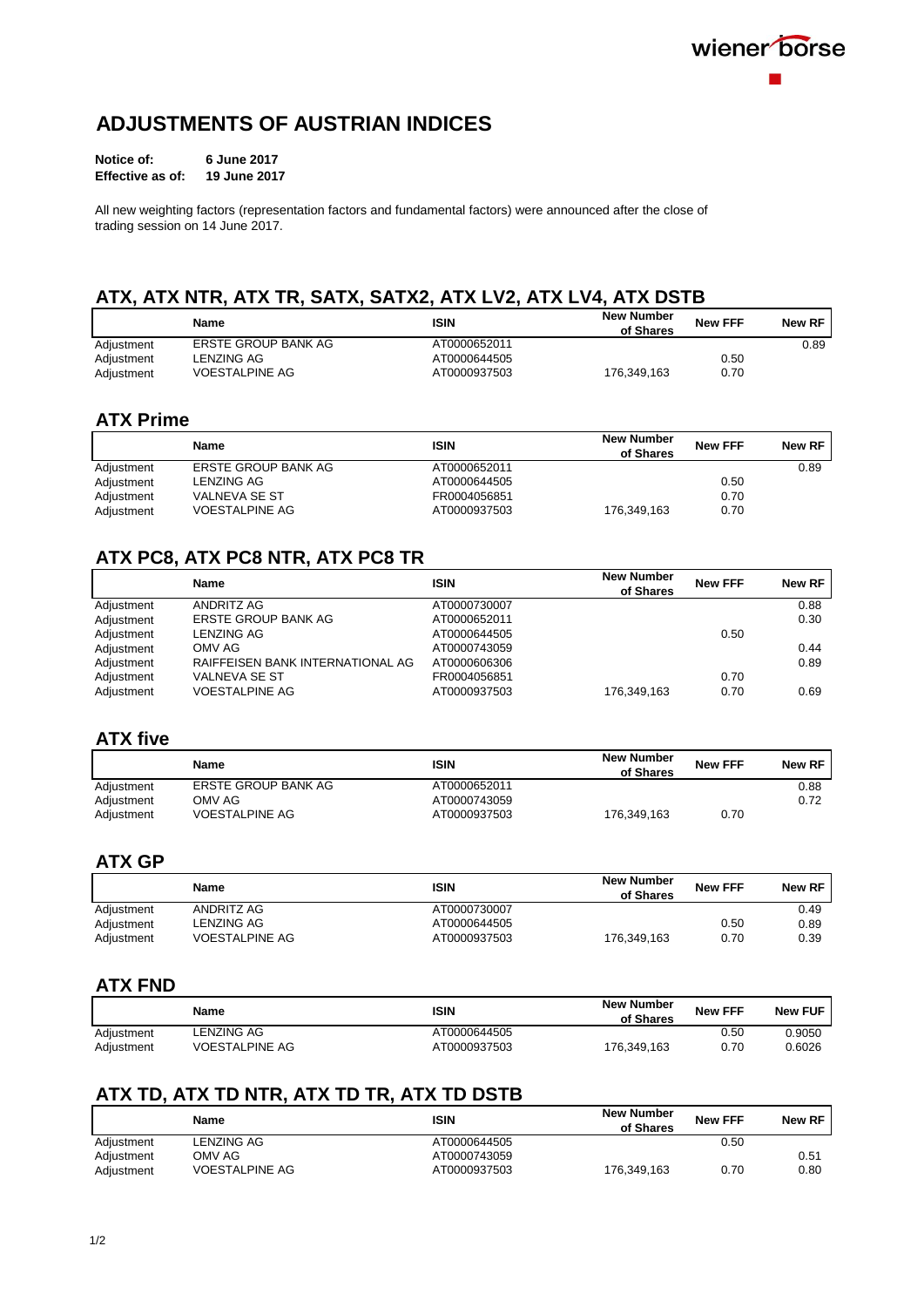

### **IATX**

|            | Name                     | ISIN         | <b>New Number</b><br>of Shares | <b>New FFF</b> | New RF |
|------------|--------------------------|--------------|--------------------------------|----------------|--------|
| Adjustment | BUWOG AG                 | AT00BUWOG001 |                                |                | 0.30   |
| Adjustment | CA IMMOBILIEN ANLAGEN AG | AT0000641352 |                                |                | 0.50   |
| Adjustment | IMMOFINANZ AG            | AT0000809058 |                                |                | 0.46   |

### **ATX BI**

|            | Name                  | <b>ISIN</b>  | <b>New Number</b><br>of Shares | <b>New FFF</b> | New RF |
|------------|-----------------------|--------------|--------------------------------|----------------|--------|
| Adjustment | LENZING AG            | AT0000644505 |                                | 0.50           |        |
| Adjustment | OMV AG                | AT0000743059 |                                |                | 0.42   |
| Adjustment | <b>VOESTALPINE AG</b> | AT0000937503 | 176.349.163                    | 0.70           | 0.67   |

### **ATX CPS**

|            | Name                       | <b>ISIN</b>  | <b>New Number</b><br>of Shares | <b>New FFF</b> | New RF |
|------------|----------------------------|--------------|--------------------------------|----------------|--------|
| Adjustment | AGRANA BETEILIGUNGS-AG     | AT0000603709 |                                |                | 00. ا  |
| Adiustment | DO & CO AKTIENGESELLSCHAFT | AT0000818802 |                                |                | 0.81   |

### **ATX FIN**

|            | Name                       | ISIN         | <b>New Number</b><br>of Shares | <b>New FFF</b> | <b>New RF</b> |
|------------|----------------------------|--------------|--------------------------------|----------------|---------------|
| Adiustment | <b>ERSTE GROUP BANK AG</b> | AT0000652011 |                                |                | 0.39          |

# **ATX IGS**

|            | <b>Name</b>               | ISIN         | <b>New Number</b><br>of Shares | <b>New FFF</b> | <b>DE</b><br><b>New</b> |
|------------|---------------------------|--------------|--------------------------------|----------------|-------------------------|
| Adiustment | ANDRIT <sup>7</sup><br>AG | AT0000730007 |                                |                | 0.50                    |

#### **WBI**

|            | Name                  | ISIN         | <b>New Number</b><br>of Shares | <b>New FFF</b> | <b>New RF</b> |
|------------|-----------------------|--------------|--------------------------------|----------------|---------------|
| Adiustment | <b>VOESTALPINE AG</b> | AT0000937503 | 176.349.163                    |                |               |
| Adiustment | WIENER PRIVATBANK SE  | AT0000741301 | 5,004,645                      |                |               |

At the ATX Commitee Meeting of 6 June 2017 the following changes of rules were resolved. The changes enter into force as of **18 September 2017 (!).**

#### **Changes of rules**

2.3.1. Basically, a total of 20 of stocks is included in the ATX. If a stock is admitted to the ATX in the course of an observation period, the number of stocks contained in the ATX may rise above 20 **until the next bi-annual review according to chapter 4.2.. If a stock is excluded from the ATX in the course of an observation period and if after such exclusion the number of stocks contained in the ATX falls below 20, at the same time the highest-ranked non-ATX stock, which meets the criteria for inclusion in the ATX according to the current ATX Index Watch List, will be included in the ATX. The current ATX Index Watch List is the montly list according to chapter 4.2.3.5. that was published last. The ranking of the stock that is excluded from the ATX in the course of an observation period shall not be taken into consideration in such list. So, all stocks ranked lower than the stock that is excluded from the ATX in the course of an observation period, move one position upward in the ranking of that list respectively.** If the number of stocks listed on the prime market of the Vienna Stock Exchange is less than 20, the number of stocks contained in the ATX drops accordingly.

4.2.2.3. Should the situation arise that more **or less** than 20 companies meet both criteria, the ranking by trading volume serves as the basis as to which stocks are admitted or should remain in the ATX.

5.3.4.1. In the event that the capitalized free float of an index stock drops substantially due to a takeover or other similar event, the free float factor will be adjusted or the index stock will be removed from the respective index. **Should the free float factor have been adjusted or should the index stock have been removed from the respective index due to the aforementioned reasons and has there been no increase in the free float factor of that stock since then, the stock shall not be considered for inclusion in the respective index at a future point in time, even if it meets the criteria for inclusion in the respective index then.**